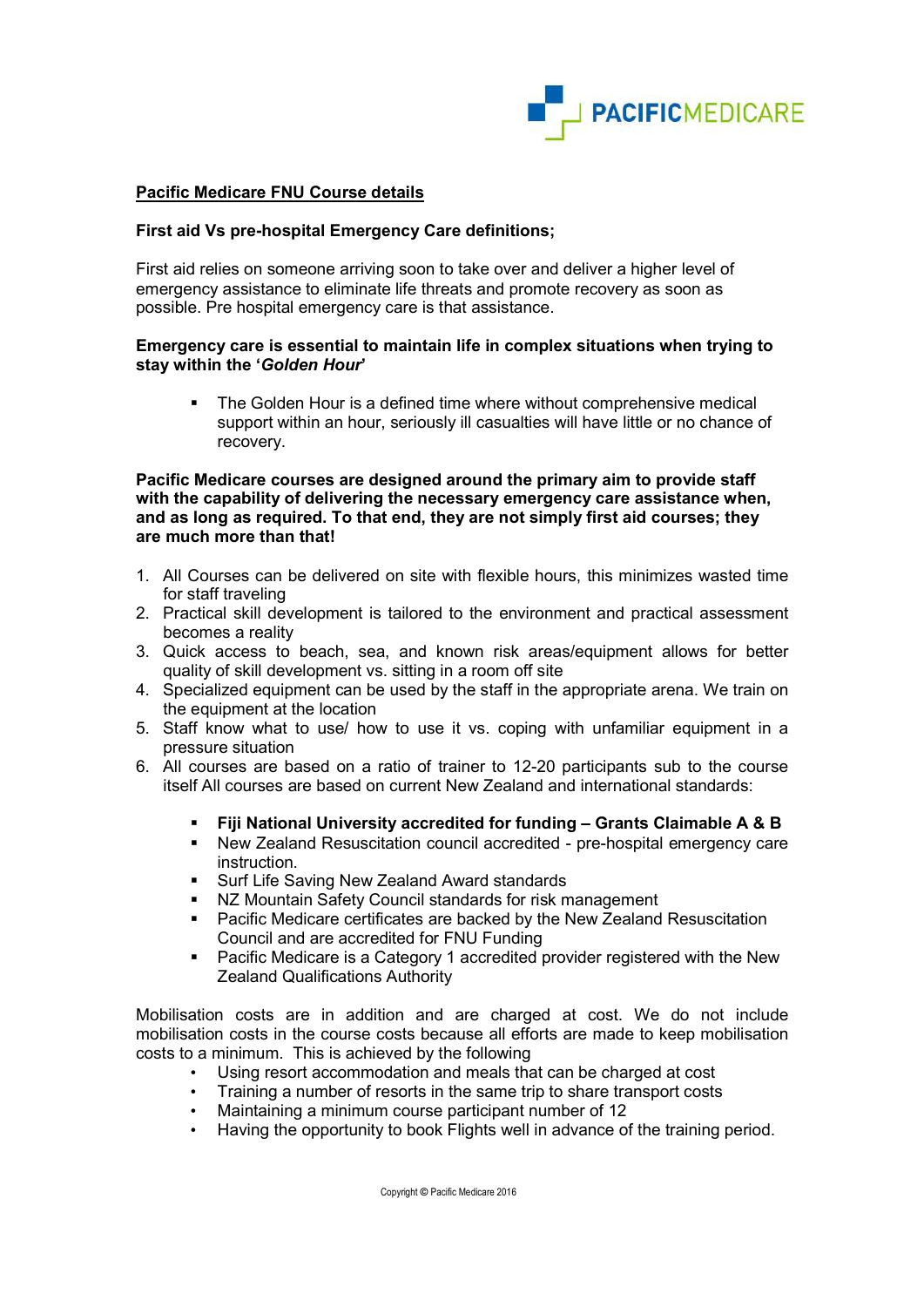# Course Outlines and Deliverables

### Basic Emergency Care

This course not only teaches comprehensive First Aid to a very high standard, it also incorporates the specific limitations of a small Country's public health system, and the challenge of remoteness of most resorts in practical scenario training to ensure the participants are well trained.

Successful Basic Emergency care candidates can graduate to Intermediate or Marine Emergency care courses.



SESSION OBJECTIVES: By the end of this session the participants will:

- Provide Basic life support and CPR including...
- Scene Management & Site survey
- **Patient Assessment**
- **CPR single person and assisted CPR**
- Bleeding & Shock Management
- **Basic Spinal Injury management**
- **Environmental Emergency Management**
- Chest Injury & Asthma
- Basic Fracture & soft tissue injury
- **Stings**

- 1. Begin to develop an understanding of potential risk factors.
- 2. Become familiar with Risk Management and its role as a risk activity provider.
- 3. Become familiar with the Emergency care concept in managing a crisis.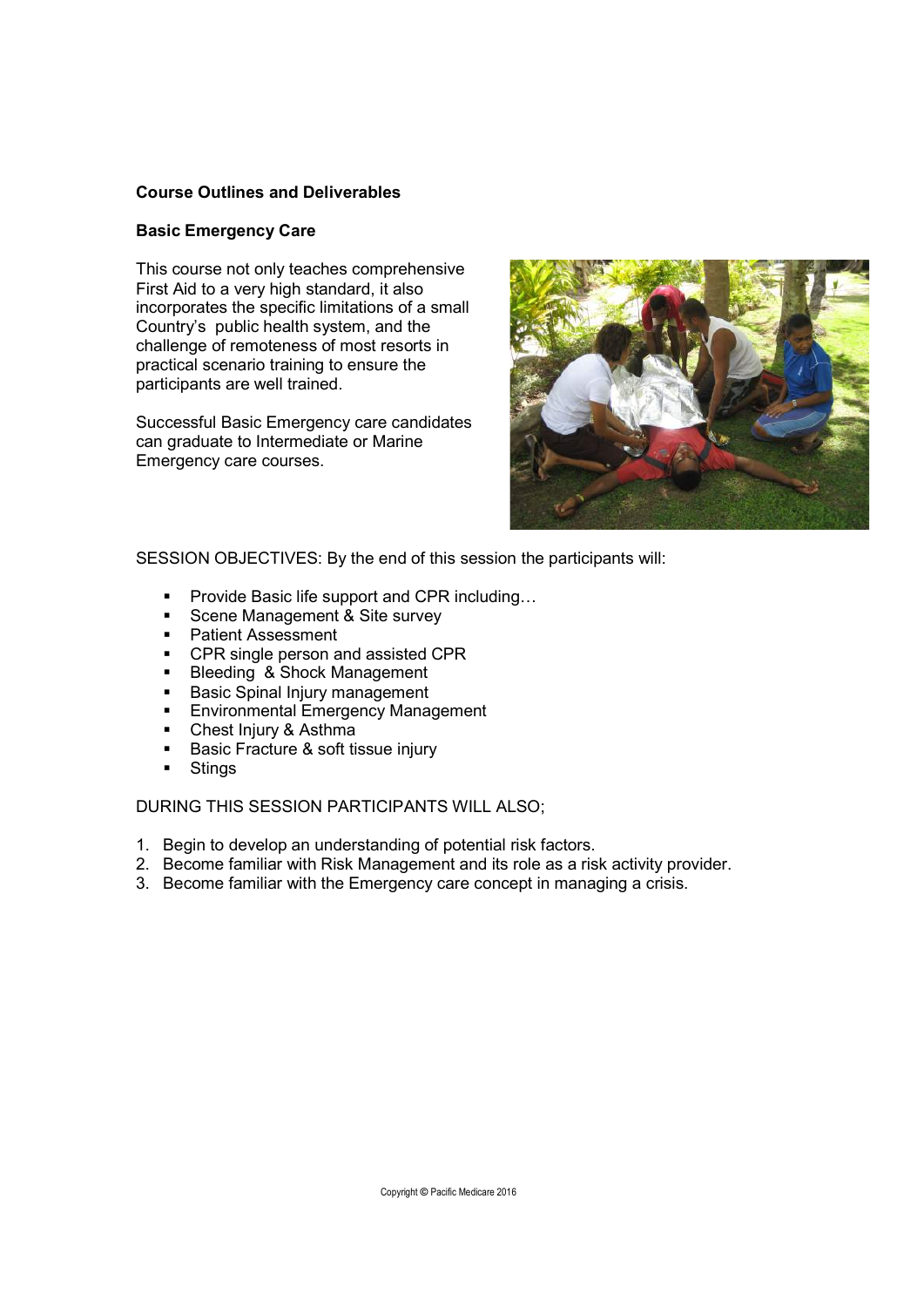# Marine Emergency Care Life guard Course

The marine Emergency Care course is Fiji's first Accredited Life Guard course. It provides successful candidates with safe water negotiation skills for both pool and sea conditions, and focuses on preventative management skills as well as safe rescue skills.

With Fiji's Tourism industry heavily focused on the water, this is an essential course for all staff involved in child care, water activities and pool management.



SESSION OBJECTIVES: By the end of this session the participants will:

Provide safety and emergency care in a marine Environment. Be aware of risk Management as a component of Life Guarding. Have completed a series of scenarios incorporating the relevant specialist equipment Administer CPR completely within an aquatic environment. Further develop skills of Beach and aquatic management including

- Surf Swimming. Water Negotiation. Assessment
- **Surf, Beach and Pool Awareness**<br>The Physiology of drowning
- The Physiology of drowning
- The Chain of responsibility
- Patrolling Strategies Risk & Environmental Management
- Victim I.D. "Life Guarding Begins at the car park!"
- **Distress I.D.**
- **Prevention Strategies, Preventatives & Debriefs**
- **Rescues & releases**
- Signals& signs
- **SAR Techniques**
- **Theory Test**
- Rescue and Life Guard Practical Assessment

- 1. Become familiar with Marine emergency care methods designed to manage marine and aquatic based emergency situations.
- 2. Identify the need for quick ABCD assistance for a near drowning or drowned victim
- 3. Become efficient in the skill of early victim recognition and preventative actions to minimize emergency situations
- 4. Be able to link emergency care with the necessity to manage a crisis with efficiency to minimize further trauma.
- 5. Incorporate specialized emergency equipment into their emergency care skill base and training programs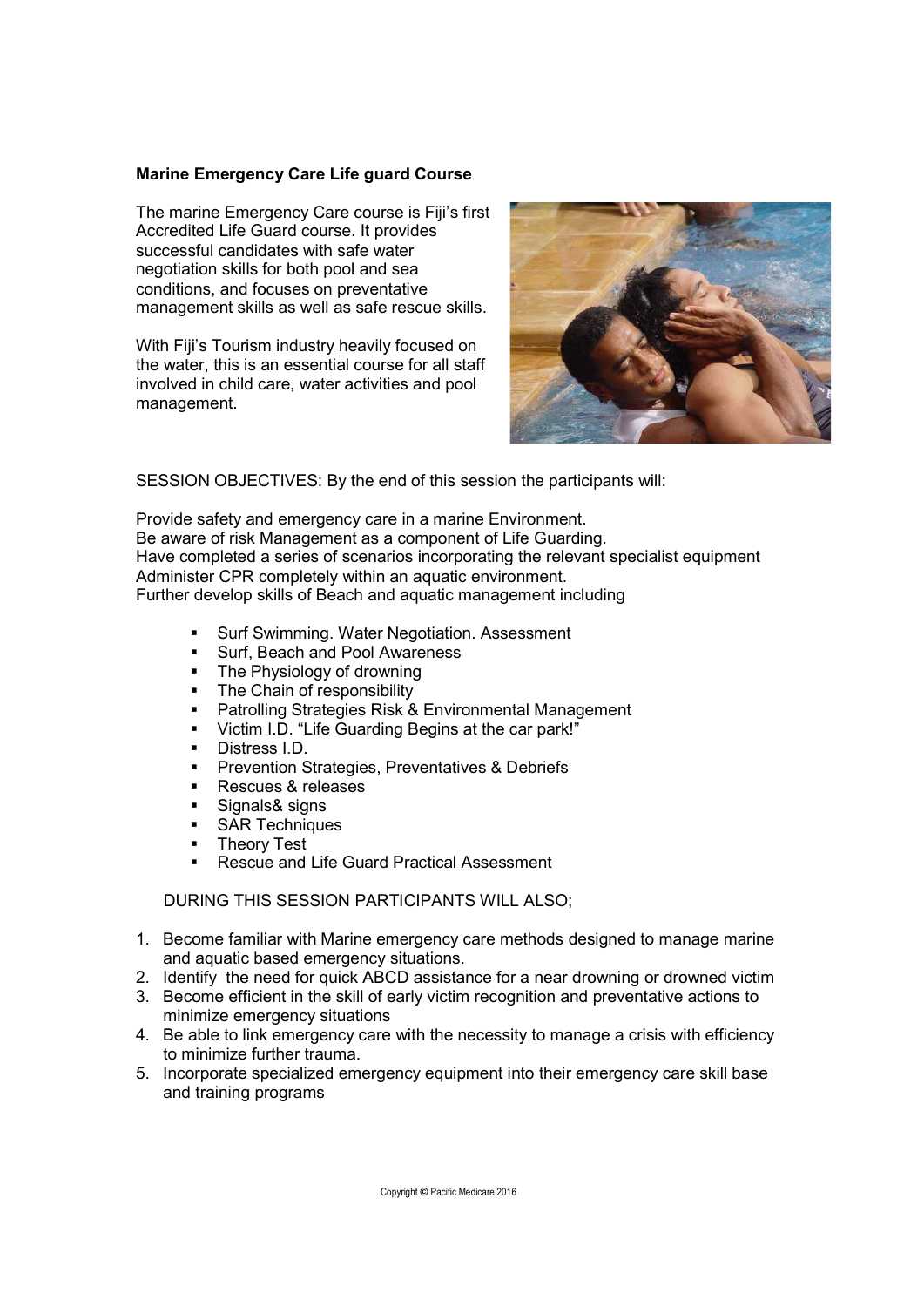## Intermediate Emergency Care

Intermediate Emergency care introduces some of the most important equipment necessary in emergency and medical care situations. It covers the skill necessary for the use of oxygen as am emergency tool.

It also looks at the two most common environmental emergencies near drowning and spinal injury among other emergencies common in a resort environment. Successful Intermediate Emergency care candidates can graduate to Advanced Emergency care.



SESSION OBJECTIVES: By the end of this session the participants will:

- Provide Intermediate life support and CPR including...
- **Scene Management, Site survey & Triage**
- **Patient Assessment and base line recording**
- **Air Way Management**
- Bag mask to mouth CPR and skill development
- **Use of sphygmomanometer and stethoscope**
- Oxygen Therapy and management
- The physiology of Drowning<br>■ Maior Bleeding & Shock Ma
- Major Bleeding & Shock Management
- **Spinal Injury management**
- **Environmental Emergency Management**
- Chest Injury & Asthma
- Extensive Fracture & soft tissue management

- 1. Recognize risk factors as factors in trauma care and work towards eliminating or managing them
- 2. Be able to link emergency care with the necessity to prevent a crisis with efficiency to minimize further trauma
- 3. Incorporate specialized emergency equipment into their emergency care skill base.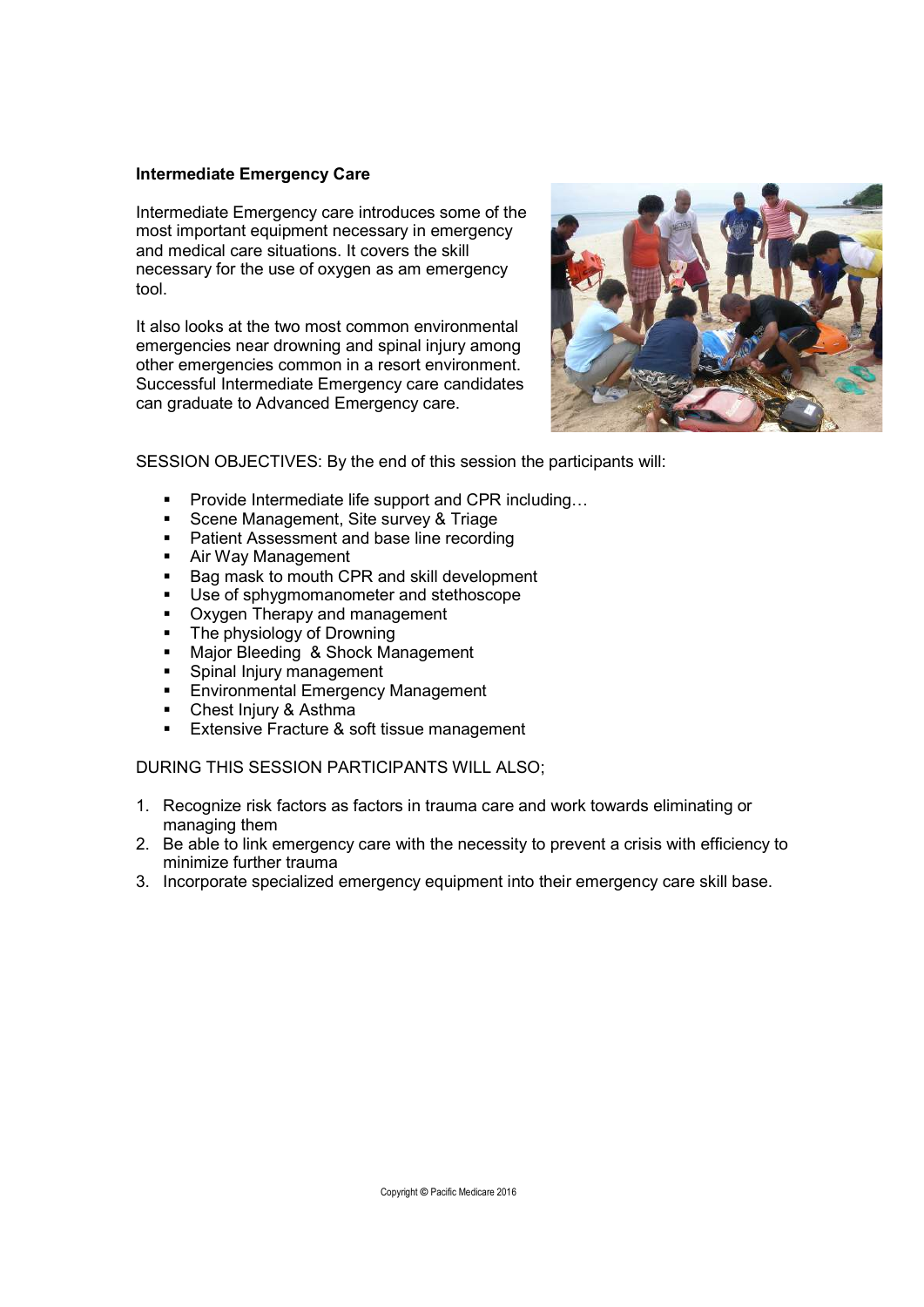## Advanced Emergency Care Full Course

Advanced Emergency care has been designed to provide successful candidates with the skills to manage comprehensive emergency and medical trauma. As a result of most Resort's locality, and the level of advanced care in most hospitals in Fiji there has been a realistic need for the tools to prevent serious trauma and promote recovery as soon as possible.

This course addresses these concerns. The Advanced emergency care course also trains the candidate in transport Management from the Resort to the Hospital.



SESSION OBJECTIVES: By the end of this session the participants will support life for a sustained period of time by using the following strategies:

- **Scene Management, Site survey & Triage**
- Life support and CPR including...
- **Kinetics of Trauma**
- Dive emergencies
- Metered Dose Inhalers<br>■ Acute Chest pain& Asp
- Acute Chest pain& Aspirin
- **Advanced Cardiology**
- **Early Defibrillation**
- **Chain of survival**
- **•** Defibrillation practice
- **Special situations**
- **Oxygen Therapy and management including Defibrillation**
- **Pediatric life support**
- **Air Way Management**
- Chest trauma management
- **Emergency Orthopedics**
- **Long Bone fracture management**
- **Transport Management**
- Trauma scene management
- **Scenario exercises incorporating ABCD techniques**

- 1. Become familiar with Trauma care methods designed to manage complicated emergency situations.
- 2. Identify the need for quick ABCD assistance for a heart attack victim
- 3. Be able to link emergency care with the necessity to manage a crisis with efficiency to minimize further trauma.